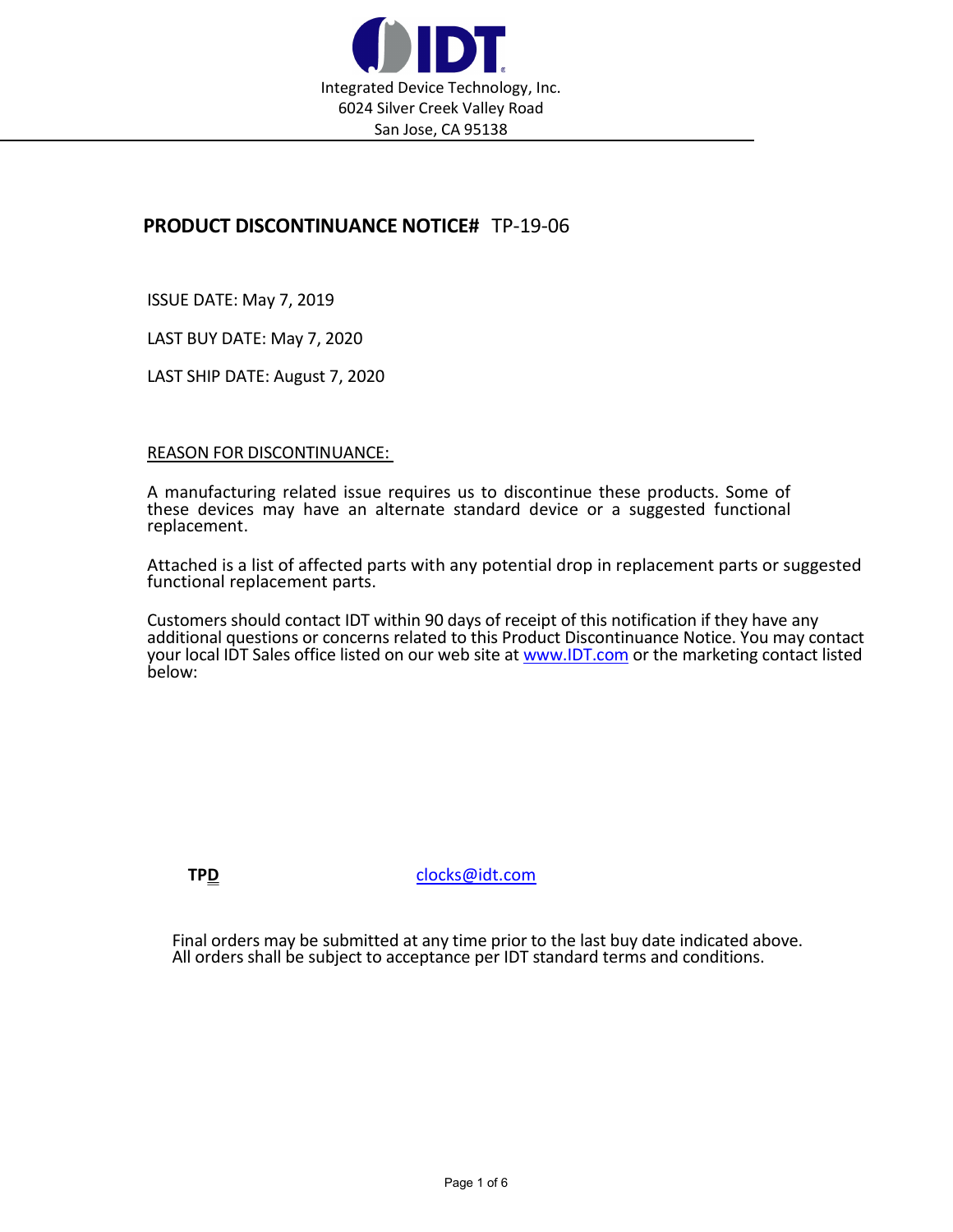

| Device to be Discontinued   Drop in Replacement |            | <b>Functional Replacement</b>                                      | <b>Replacement Part</b><br>Availability | <b>Product Group</b> | Comment                                      |
|-------------------------------------------------|------------|--------------------------------------------------------------------|-----------------------------------------|----------------------|----------------------------------------------|
| 9P935AFLF                                       | N/A        | N/A                                                                | N/A                                     | TPD                  | Fab process EOL                              |
| 9P935AFLFT                                      | N/A        | N/A                                                                | N/A                                     | TPD                  | Fab process EOL                              |
| 9LPRS501SKLF                                    | N/A        | N/A                                                                | N/A                                     | TPD                  | Fab process EOL                              |
| 9LPRS501SKLFT                                   | N/A        | N/A                                                                | N/A                                     | TPD                  | Fab process EOL                              |
| 9LPRS501SGLF                                    | N/A        | N/A                                                                | N/A                                     | TPD                  | Fab process EOL                              |
| 9LPRS501SGLFT                                   | N/A        | N/A                                                                | N/A                                     | TPD                  | Fab process EOL                              |
| 9LPRS365BKLF                                    | N/A        | N/A                                                                | N/A                                     | TPD                  | Fab process EOL                              |
| 9LPRS365BKLFT                                   | N/A        | N/A                                                                | N/A                                     | TPD                  | Fab process EOL                              |
| 9LP505-2HGLF                                    | N/A        | N/A                                                                | N/A                                     | TPD                  | Fab process EOL                              |
| 9LP505-2HGLFT                                   | N/A        | N/A                                                                | N/A<br>N/A                              | TPD<br>TPD           | Fab process EOL<br>Fab process EOL           |
| 9LP505-1HGLF                                    | N/A<br>N/A | N/A<br>N/A                                                         | N/A                                     | TPD                  | Fab process EOL                              |
| 9LP505-1HGLFT<br>954141CFLF                     | N/A        | N/A                                                                | N/A                                     | TPD                  |                                              |
| 954141CFLFT                                     | N/A        | N/A                                                                | N/A                                     | TPD                  | Assembly package EOL<br>Assembly package EOL |
| 954101DFLF                                      | N/A        | N/A                                                                | N/A                                     | TPD                  | Assembly package EOL                         |
| 954101DFLFT                                     | N/A        | N/A                                                                | N/A                                     | TPD                  | Assembly package EOL                         |
| 953002DFLF                                      | N/A        | N/A                                                                | N/A                                     | TPD                  | Assembly package EOL                         |
| 953002DFLFT                                     | N/A        | N/A                                                                | N/A                                     | TPD                  | Assembly package EOL                         |
| 952601EFLF                                      | N/A        | 952601EGLF                                                         | Available now                           | TPD                  | Assembly package EOL                         |
| 952601EFLFT                                     | N/A        | 952601EGLFT                                                        | Available now                           | TPD                  | Assembly package EOL                         |
| 841602AGILF                                     | N/A        | 9FGL0241BKILF                                                      | Available now                           | TPD                  | Assembly package EOL                         |
| 841602AGILFT                                    | N/A        | 9FGL0241BKILFT                                                     | Available now                           | TPD                  | Assembly package EOL                         |
| 813N252CKI-02LF                                 | N/A        | 8T49N241-dddNLGI or 8T49N242-dddNLGI*                              | Available now                           | TPD                  | Fab process EOL                              |
| 813N252CKI-02LFT                                | N/A        | 8T49N241-dddNLGI8 or 8T49N242-dddNLGI8*                            | Available now                           | TPD                  | Fab process EOL                              |
| 810N322BKI-02LF                                 | N/A        | 8T49N241-dddNLGI or 8T49N242-dddNLGI*                              | Available now                           | TPD                  | Fab process EOL                              |
| 651MLF                                          | 651SDCGI   | N/A                                                                | N/A                                     | TPD                  | Fab process EOL                              |
| 651MLFT                                         | 651SDCGI8  | N/A                                                                | N/A                                     | TPD                  | Fab process EOL                              |
| 651MILF                                         | 651SDCGI   | N/A                                                                | N/A                                     | TPD                  | Fab process EOL                              |
| 651MILFT                                        | 651SDCGI8  | N/A                                                                | N/A                                     | TPD                  | Fab process EOL                              |
| 651AMILF                                        | 651SDCGI   | N/A                                                                | N/A                                     | TPD                  | Fab process EOL                              |
| 651AMILFT                                       | 651SDCGI8  | N/A                                                                | N/A                                     | TPD                  | Fab process EOL                              |
| 621MILF                                         | 621SDCGI   | N/A                                                                | N/A                                     | TPD                  | Fab process EOL                              |
| 621MILFT                                        | 621SDCGI8  | N/A                                                                | N/A                                     | TPD                  | Fab process EOL                              |
| 9UMS9633BFILF                                   | N/A        | 9UMS9633BKILF                                                      | Available now                           | TPD                  | Assembly package EOL                         |
| 9UMS9633BFILFT                                  | N/A        | 9UMS9633BKILFT                                                     | Available now                           | TPD                  | Assembly package EOL                         |
| 9P960AFLF                                       | N/A        | N/A                                                                | N/A                                     | TPD                  | Fab process EOL                              |
| 9P960AFLFT                                      | N/A        | N/A                                                                | N/A                                     | TPD                  | Fab process EOL                              |
| 9P936AFLF                                       | N/A        | N/A                                                                | N/A                                     | TPD                  | Fab process EOL                              |
| 9P936AFLFT                                      | N/A        | N/A<br>N/A                                                         | N/A<br>N/A                              | TPD<br>TPD           | Fab process EOL                              |
| 9P935AFLFT-QN0<br>9P935AFLF-QN0                 | N/A<br>N/A | N/A                                                                | N/A                                     | TPD                  | Fab process EOL<br>Fab process EOL           |
| 9LPRS511EGLF                                    | N/A        | N/A                                                                | N/A                                     | TPD                  | Fab process EOL                              |
| 9LPRS511EGLFT                                   | N/A        | N/A                                                                | N/A                                     | TPD                  | Fab process EOL                              |
| 9LPRS511EG-SMOLF                                | N/A        | N/A                                                                | N/A                                     | TPD                  | Fab process EOL                              |
| 9LPRS511EG-SMOLFT                               | N/A        | N/A                                                                | N/A                                     | TPD                  | Fab process EOL                              |
| 9LPRS502SKLF                                    | N/A        | N/A                                                                | N/A                                     | TPD                  | Fab process EOL                              |
| 9LPRS502SKLFT                                   | N/A        | N/A                                                                | N/A                                     | TPD                  | Fab process EOL                              |
| 9LPRS502SGLF                                    | N/A        | N/A                                                                | N/A                                     | TPD                  | Fab process EOL                              |
| 9LPRS502SGLFT                                   | N/A        | N/A                                                                | N/A                                     | TPD                  | Fab process EOL                              |
| 9LPRS501PGLF                                    | N/A        | N/A                                                                | N/A                                     | TPD                  | Fab process EOL                              |
| 9LPRS501PGLFT                                   | N/A        | N/A                                                                | N/A                                     | TPD                  | Fab process EOL                              |
| 9LPRS365BGLF                                    | N/A        | N/A                                                                | N/A                                     | TPD                  | Fab process EOL                              |
| 9LPRS365BGLFT                                   | N/A        | N/A                                                                | N/A                                     | TPD                  | Fab process EOL                              |
| 9LPR502HGLF                                     | N/A        | N/A                                                                | N/A                                     | TPD                  | Fab process EOL                              |
| 9LPR502HGLFT                                    | N/A        | N/A                                                                | N/A                                     | TPD                  | Fab process EOL                              |
| 9LPR501SGLF                                     | N/A        | N/A                                                                | N/A                                     | TPD                  | Fab process EOL                              |
| 9LPR501SGLFT                                    | N/A        | N/A                                                                | N/A                                     | TPD                  | Fab process EOL                              |
| 9LPR501HGLF                                     | N/A        | N/A                                                                | N/A                                     | TPD                  | Fab process EOL                              |
| 9LPR501HGLFT                                    | N/A        | N/A                                                                | N/A                                     | TPD                  | Fab process EOL                              |
| 9LP525BF-2LF                                    | N/A        | N/A                                                                | N/A                                     | TPD                  | Assembly package EOL                         |
| 9LP525BF-2LFT                                   | N/A        | N/A                                                                | N/A                                     | TPD                  | Assembly package EOL                         |
| 9LP505-2HFLF                                    | N/A        | N/A                                                                | N/A                                     | TPD                  | Fab process EOL                              |
| 9LP505-2HFLFT                                   | N/A        | N/A                                                                | N/A                                     | TPD                  | Fab process EOL                              |
| 9LP505-1HGLFT-IN0                               | N/A        | N/A                                                                | N/A                                     | TPD                  | Fab process EOL                              |
| 9LP505-1HGLF-INO                                | N/A        | N/A                                                                | N/A                                     | TPD                  | Fab process EOL                              |
| 9FG830AFLF<br>9FG830AFLFT                       | N/A<br>N/A | 9FGL0841CKILF or 9FGL0851CKILF<br>9FGL0841CKILFT or 9FGL0851CKILFT | Available now<br>Available now          | TPD<br>TPD           | Assembly package EOL<br>Assembly package EOL |
| 9FG830AFILF                                     | N/A        | 9FGL0841CKILF or 9FGL0851CKILF                                     | Available now                           | TPD                  | Assembly package EOL                         |
| 9FG830AFILFT                                    | N/A        | 9FGL0841CKILFT or 9FGL0851CKILFT                                   | Available now                           | TPD                  | Assembly package EOL                         |
| 9E4101AFILF                                     | N/A        | N/A                                                                | N/A                                     | TPD                  | Assembly package EOL                         |
| 9E4101AFILFT                                    | N/A        | N/A                                                                | N/A                                     | TPD                  | Assembly package EOL                         |
| 9DB833AFLF                                      | N/A        | 9DBL0841BKILF, 9DBL0851BKILF or 9DB833AGILF                        | Available now                           | TPD                  | Assembly package EOL                         |
|                                                 |            |                                                                    |                                         |                      |                                              |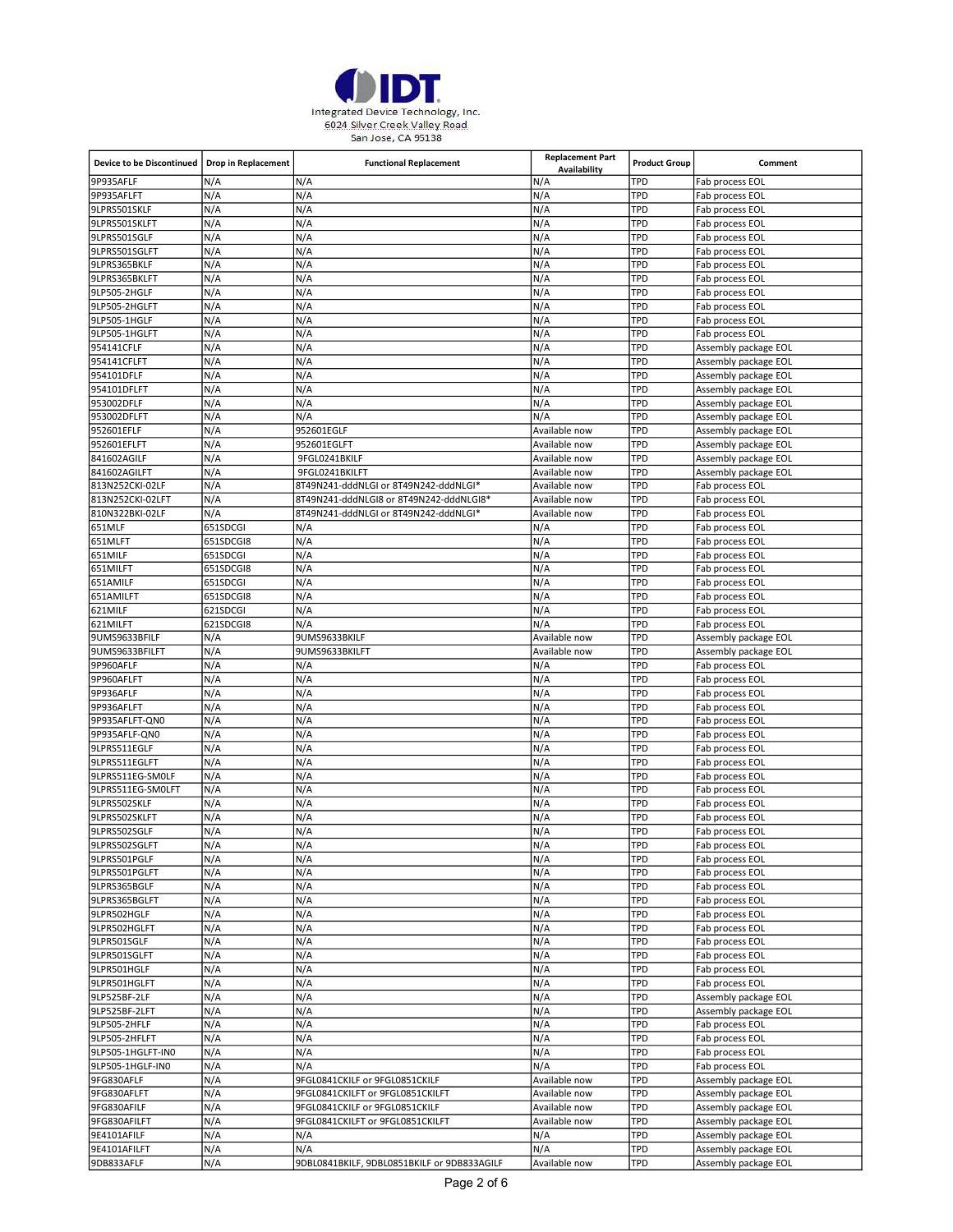

| <b>Device to be Discontinued</b>        | <b>Drop in Replacement</b> | <b>Functional Replacement</b>                                                    | <b>Replacement Part</b><br>Availability | <b>Product Group</b> | Comment                                      |
|-----------------------------------------|----------------------------|----------------------------------------------------------------------------------|-----------------------------------------|----------------------|----------------------------------------------|
| 9DB833AFLFT                             | N/A                        | 9DBL0841BKILFT, 9DBL0851BKILFT or 9DB833AGILFT                                   | Available now                           | TPD                  | Assembly package EOL                         |
| 9DB833AFILF                             | N/A                        | 9DBL0841BKILF, 9DBL0851BKILF or 9DB833AGILF                                      | Available now                           | TPD                  | Assembly package EOL                         |
| 9DB833AFILFT                            | N/A                        | 9DBL0841BKILFT, 9DBL0851BKILFT or 9DB833AGILFT                                   | Available now                           | TPD                  | Assembly package EOL                         |
| 9DB108BFLF                              | N/A                        | 9DBL0841BKILF, 9DBL0851BKILF or 9DB803DGLF                                       | Available now                           | TPD                  | Assembly package EOL                         |
| 9DB108BFLFT                             | N/A                        | 9DBL0841BKILFT, 9DBL0851BKILFT or 9DB803DGLFT                                    | Available now                           | TPD                  | Assembly package EOL                         |
| 954550CGLF                              | N/A                        | N/A                                                                              | N/A                                     | TPD                  | Fab process EOL                              |
| 954550CGLFT                             | N/A                        | N/A                                                                              | N/A                                     | TPD                  | Fab process EOL                              |
| 954201BFLF                              | N/A                        | N/A                                                                              | N/A                                     | TPD                  | Assembly package EOL                         |
| 954201BFLFT                             | N/A                        | N/A                                                                              | N/A                                     | TPD                  | Assembly package EOL                         |
| 954128AFLF                              | N/A                        | N/A                                                                              | N/A                                     | TPD                  | Assembly package EOL                         |
| 954128AFLFT<br>954120EFLF               | N/A<br>N/A                 | N/A<br>N/A                                                                       | N/A<br>N/A                              | TPD<br>TPD           | Assembly package EOL                         |
| 954120EFLFT                             | N/A                        | N/A                                                                              | N/A                                     | TPD                  | Assembly package EOL<br>Assembly package EOL |
| 954119DFLF                              | N/A                        | N/A                                                                              | N/A                                     | TPD                  | Assembly package EOL                         |
| 954119DFLFT                             | N/A                        | N/A                                                                              | N/A                                     | TPD                  | Assembly package EOL                         |
| 953008BFLF                              | N/A                        | N/A                                                                              | N/A                                     | TPD                  | Assembly package EOL                         |
| 953008BFLFT                             | N/A                        | N/A                                                                              | N/A                                     | TPD                  | Assembly package EOL                         |
| 952906BFLF                              | N/A                        | N/A                                                                              | N/A                                     | TPD                  | Assembly package EOL                         |
| 952906BFLFT                             | N/A                        | N/A                                                                              | N/A                                     | TPD                  | Assembly package EOL                         |
| 952601EFLFT-IN0                         |                            |                                                                                  |                                         | TPD                  |                                              |
| 950201AFLF                              | N/A                        | N/A                                                                              | N/A                                     | TPD                  | Assembly package EOL                         |
| 950201AFLFT                             | N/A                        | N/A                                                                              | N/A                                     | TPD                  | Assembly package EOL                         |
| 950201AFLFT-IN0                         |                            |                                                                                  |                                         | TPD                  |                                              |
| 9248BF-195LF                            | N/A                        | N/A                                                                              | N/A                                     | TPD                  | Assembly package EOL                         |
| 9248BF-195LFT                           | N/A                        | N/A                                                                              | N/A                                     | TPD                  | Assembly package EOL                         |
| 8V44N004NLGI                            | N/A                        | 8T49N241-dddNLGI or 8T49N242-dddNLGI*                                            | Available now                           | TPD                  | Fab process EOL                              |
| 8V44N004NLGI8                           | N/A                        | 8T49N241-dddNLGI8 or 8T49N242-dddNLGI8*                                          | Available now                           | TPD                  | Fab process EOL                              |
| 8V41N004NLGI                            | N/A                        | 8T49N241-dddNLGI or 8T49N242-dddNLGI*                                            | Available now                           | TPD                  | Fab process EOL                              |
| 8V41N004NLGI8                           | N/A                        | 8T49N241-dddNLGI8 or 8T49N242-dddNLGI8*                                          | Available now                           | TPD                  | Fab process EOL                              |
| 8V41N004-426NLGI                        | N/A<br>N/A                 | 8T49N241-dddNLGI or 8T49N242-dddNLGI*                                            | Available now                           | TPD<br>TPD           | Fab process EOL                              |
| 8V41N004-426NLGI8<br>8V19N478BDGI       | N/A                        | 8T49N241-dddNLGI8 or 8T49N242-dddNLGI8*<br>N/A                                   | Available now<br>N/A                    | TPD                  | Fab process EOL<br>Fab process EOL           |
| 8V19N478BDGI8                           | N/A                        | N/A                                                                              | N/A                                     | TPD                  | Fab process EOL                              |
| 8T49N3639NLGI                           | N/A                        | 8T49N1012-dddNLGI*                                                               | Available now                           | TPD                  | Fab process EOL                              |
| 8T49N3639NLGI8                          | N/A                        | 8T49N1012-dddNLGI8*                                                              | Available now                           | TPD                  | Fab process EOL                              |
| 8T49N203ANLGI                           | N/A                        | 8T49N241-dddNLGI or 8T49N242-dddNLGI*                                            | Available now                           | TPD                  | Fab process EOL                              |
| 8T49N203ANLGI8                          | N/A                        | 8T49N241-dddNLGI8 or 8T49N242-dddNLGI8*                                          | Available now                           | TPD                  | Fab process EOL                              |
| 8T49N203A-999NLGI                       | N/A                        | 8T49N241-dddNLGI or 8T49N242-dddNLGI*                                            | Available now                           | TPD                  | Fab process EOL                              |
| 8T49N203A-999NLGI8                      | N/A                        | 8T49N241-dddNLGI8 or 8T49N242-dddNLGI8*                                          | Available now                           | TPD                  | Fab process EOL                              |
| 8T49N203A-031NLGI                       | N/A                        | 8T49N241-dddNLGI or 8T49N242-dddNLGI*                                            | Available now                           | TPD                  | Fab process EOL                              |
| 8T49N203A-031NLGI8                      | N/A                        | 8T49N241-dddNLGI8 or 8T49N242-dddNLGI8*                                          | Available now                           | TPD                  | Fab process EOL                              |
| 8T49N203A-030NLGI                       | N/A                        | 8T49N241-dddNLGI or 8T49N242-dddNLGI*                                            | Available now                           | TPD                  | Fab process EOL                              |
| 8T49N203A-030NLGI8                      | N/A                        | 8T49N241-dddNLGI8 or 8T49N242-dddNLGI8*                                          | Available now                           | TPD                  | Fab process EOL                              |
| 8T49N203A-029NLGI                       | N/A                        | 8T49N241-dddNLGI or 8T49N242-dddNLGI*                                            | Available now                           | TPD                  | Fab process EOL                              |
| 8T49N203A-029NLGI8                      | N/A                        | 8T49N241-dddNLGI8 or 8T49N242-dddNLGI8*                                          | Available now                           | TPD                  | Fab process EOL                              |
| 8T49N203A-028NLGI                       | N/A                        | 8T49N241-dddNLGI or 8T49N242-dddNLGI*                                            | Available now                           | TPD                  | Fab process EOL                              |
| 8T49N203A-028NLGI8<br>8T49N203A-027NLGI | N/A<br>N/A                 | 8T49N241-dddNLGI8 or 8T49N242-dddNLGI8*                                          | Available now                           | TPD<br>TPD           | Fab process EOL                              |
| 8T49N203A-027NLGI8                      | N/A                        | 8T49N241-dddNLGI or 8T49N242-dddNLGI*<br>8T49N241-dddNLGI8 or 8T49N242-dddNLGI8* | Available now                           | TPD                  | Fab process EOL<br>Fab process EOL           |
| 8T49N203A-025NLGI                       | N/A                        | 8T49N241-dddNLGI or 8T49N242-dddNLGI*                                            | Available now<br>Available now          | TPD                  | Fab process EOL                              |
| 8T49N203A-025NLGI8                      | N/A                        | 8T49N241-dddNLGI8 or 8T49N242-dddNLGI8*                                          | Available now                           | TPD                  | Fab process EOL                              |
| 8T49N203A-024NLGI                       | N/A                        | 8T49N241-dddNLGI or 8T49N242-dddNLGI*                                            | Available now                           | TPD                  | Fab process EOL                              |
| 8T49N203A-024NLGI8                      | N/A                        | 8T49N241-dddNLGI8 or 8T49N242-dddNLGI8*                                          | Available now                           | TPD                  | Fab process EOL                              |
| 8T49N203A-023NLGI                       | N/A                        | 8T49N241-dddNLGI or 8T49N242-dddNLGI*                                            | Available now                           | TPD                  | Fab process EOL                              |
| 8T49N203A-023NLGI8                      | N/A                        | 8T49N241-dddNLGI8 or 8T49N242-dddNLGI8*                                          | Available now                           | TPD                  | Fab process EOL                              |
| 8T49N203A-019NLGI                       | N/A                        | 8T49N241-dddNLGI or 8T49N242-dddNLGI*                                            | Available now                           | TPD                  | Fab process EOL                              |
| 8T49N203A-019NLGI8                      | N/A                        | 8T49N241-dddNLGI8 or 8T49N242-dddNLGI8*                                          | Available now                           | TPD                  | Fab process EOL                              |
| 8T49N203A-018NLGI                       | N/A                        | 8T49N241-dddNLGI or 8T49N242-dddNLGI*                                            | Available now                           | TPD                  | Fab process EOL                              |
| 8T49N203A-018NLGI8                      | N/A                        | 8T49N241-dddNLGI8 or 8T49N242-dddNLGI8*                                          | Available now                           | TPD                  | Fab process EOL                              |
| 8T49N203A-017NLGI                       | N/A                        | 8T49N241-dddNLGI or 8T49N242-dddNLGI*                                            | Available now                           | TPD                  | Fab process EOL                              |
| 8T49N203A-017NLGI8                      | N/A                        | 8T49N241-dddNLGI8 or 8T49N242-dddNLGI8*                                          | Available now                           | TPD                  | Fab process EOL                              |
| 8T49N203A-016NLGI                       | N/A                        | 8T49N241-dddNLGI or 8T49N242-dddNLGI*                                            | Available now                           | TPD                  | Fab process EOL                              |
| 8T49N203A-016NLGI8                      | N/A                        | 8T49N241-dddNLGI8 or 8T49N242-dddNLGI8*                                          | Available now                           | TPD                  | Fab process EOL                              |
| 8T49N203A-015NLGI                       | N/A                        | 8T49N241-dddNLGI or 8T49N242-dddNLGI*                                            | Available now                           | TPD                  | Fab process EOL                              |
| 8T49N203A-015NLGI8                      | N/A                        | 8T49N241-dddNLGI8 or 8T49N242-dddNLGI8*                                          | Available now                           | TPD<br>TPD           | Fab process EOL                              |
| 8T49N203A-014NLGI<br>8T49N203A-014NLGI8 | N/A<br>N/A                 | 8T49N241-dddNLGI or 8T49N242-dddNLGI*<br>8T49N241-dddNLGI8 or 8T49N242-dddNLGI8* | Available now<br>Available now          | TPD                  | Fab process EOL<br>Fab process EOL           |
| 8T49N203A-013NLGI                       | N/A                        | 8T49N241-dddNLGI or 8T49N242-dddNLGI*                                            | Available now                           | TPD                  | Fab process EOL                              |
| 8T49N203A-013NLGI8                      | N/A                        | 8T49N241-dddNLGI8 or 8T49N242-dddNLGI8*                                          | Available now                           | TPD                  | Fab process EOL                              |
| 8T49N203A-012NLGI                       | N/A                        | 8T49N241-dddNLGI or 8T49N242-dddNLGI*                                            | Available now                           | TPD                  | Fab process EOL                              |
| 8T49N203A-012NLGI8                      | N/A                        | 8T49N241-dddNLGI8 or 8T49N242-dddNLGI8*                                          | Available now                           | TPD                  | Fab process EOL                              |
| 8T49N203A-010NLGI                       | N/A                        | 8T49N241-dddNLGI or 8T49N242-dddNLGI*                                            | Available now                           | TPD                  | Fab process EOL                              |
|                                         |                            |                                                                                  |                                         |                      |                                              |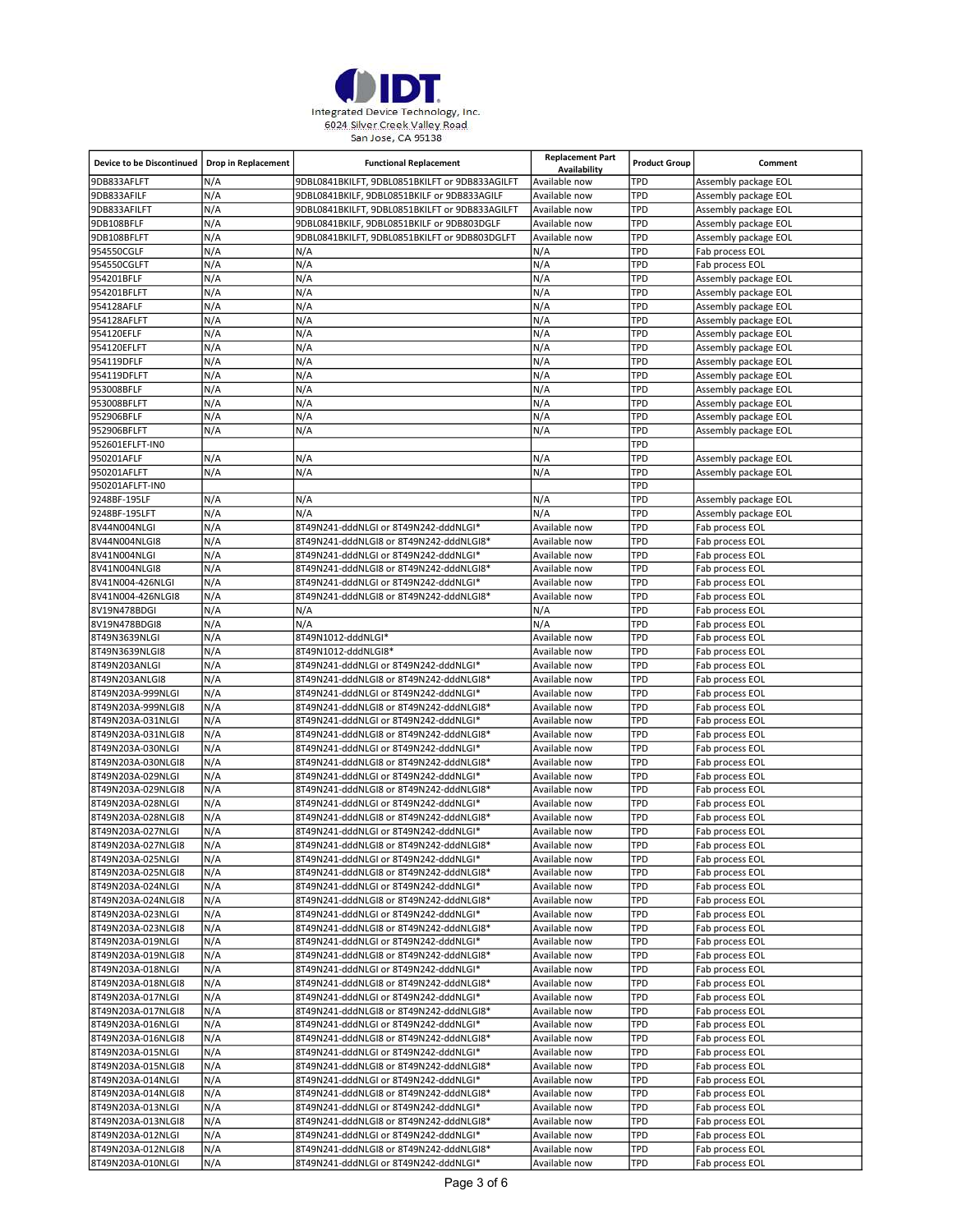

| <b>Device to be Discontinued</b>        | <b>Drop in Replacement</b> | <b>Functional Replacement</b>                                                    | <b>Replacement Part</b><br>Availability | <b>Product Group</b> | Comment                            |
|-----------------------------------------|----------------------------|----------------------------------------------------------------------------------|-----------------------------------------|----------------------|------------------------------------|
| 8T49N203A-010NLGI8                      | N/A                        | 8T49N241-dddNLGI8 or 8T49N242-dddNLGI8*                                          | Available now                           | TPD                  | Fab process EOL                    |
| 8T49N203A-009NLGI                       | N/A                        | 8T49N241-dddNLGI or 8T49N242-dddNLGI*                                            | Available now                           | TPD                  | Fab process EOL                    |
| 8T49N203A-009NLGI8                      | N/A                        | 8T49N241-dddNLGI8 or 8T49N242-dddNLGI8*                                          | Available now                           | TPD                  | Fab process EOL                    |
| 8T49N203A-007NLGI                       | N/A                        | 8T49N241-dddNLGI or 8T49N242-dddNLGI*                                            | Available now                           | TPD                  | Fab process EOL                    |
| 8T49N203A-007NLGI8                      | N/A                        | 8T49N241-dddNLGI8 or 8T49N242-dddNLGI8*                                          | Available now                           | TPD                  | Fab process EOL                    |
| 8T49N203A-006NLGI                       | N/A                        | 8T49N241-dddNLGI or 8T49N242-dddNLGI*                                            | Available now                           | TPD                  | Fab process EOL                    |
| 8T49N203A-006NLGI8                      | N/A                        | 8T49N241-dddNLGI8 or 8T49N242-dddNLGI8*                                          | Available now                           | TPD                  | Fab process EOL                    |
| 8T49N203A-005NLGI                       | N/A                        | 8T49N241-dddNLGI or 8T49N242-dddNLGI*                                            | Available now                           | TPD                  | Fab process EOL                    |
| 8T49N203A-005NLGI8                      | N/A                        | 8T49N241-dddNLGI8 or 8T49N242-dddNLGI8*                                          | Available now                           | TPD                  | Fab process EOL                    |
| 8T49N203A-003NLGI                       | N/A                        | 8T49N241-dddNLGI or 8T49N242-dddNLGI*                                            | Available now                           | TPD                  | Fab process EOL                    |
| 8T49N203A-003NLGI8                      | N/A                        | 8T49N241-dddNLGI8 or 8T49N242-dddNLGI8*                                          | Available now                           | TPD                  | Fab process EOL                    |
| 8T49N203A-002NLGI                       | N/A                        | 8T49N241-dddNLGI or 8T49N242-dddNLGI*                                            | Available now                           | TPD                  | Fab process EOL                    |
| 8T49N203A-002NLGI8                      | N/A                        | 8T49N241-dddNLGI8 or 8T49N242-dddNLGI8*                                          | Available now                           | TPD                  | Fab process EOL                    |
| 8T49N203A-001NLG                        | N/A                        | 8T49N241-dddNLGI or 8T49N242-dddNLGI*                                            | Available now                           | TPD                  | Fab process EOL                    |
| 8T49N203A-001NLGI                       | N/A                        | 8T49N241-dddNLGI or 8T49N242-dddNLGI*                                            | Available now                           | TPD                  | Fab process EOL                    |
| 8T49N203A-001NLGI8                      | N/A                        | 8T49N241-dddNLGI8 or 8T49N242-dddNLGI8*                                          | Available now                           | TPD                  | Fab process EOL                    |
| 8T49N203A-001NLG8                       | N/A<br>N/A                 | 8T49N241-dddNLGI8 or 8T49N242-dddNLGI8*                                          | Available now                           | TPD<br>TPD           | Fab process EOL                    |
| 8T49N203A-000NLGI<br>8T49N203A-000NLGI8 | N/A                        | 8T49N241-dddNLGI or 8T49N242-dddNLGI*<br>8T49N241-dddNLGI8 or 8T49N242-dddNLGI8* | Available now<br>Available now          | TPD                  | Fab process EOL<br>Fab process EOL |
| 8T49N105ANLGI                           | N/A                        | 8T49N241-dddNLGI or 8T49N242-dddNLGI*                                            | Available now                           | TPD                  | Fab process EOL                    |
| 8T49N105ANLGI8                          | N/A                        | 8T49N241-dddNLGI8 or 8T49N242-dddNLGI8*                                          | Available now                           | TPD                  | Fab process EOL                    |
| 8T49N105A-999NLGI                       | N/A                        | 8T49N241-dddNLGI or 8T49N242-dddNLGI*                                            | Available now                           | TPD                  | Fab process EOL                    |
| 8T49N105A-999NLGI8                      | N/A                        | 8T49N241-dddNLGI8 or 8T49N242-dddNLGI8*                                          | Available now                           | TPD                  | Fab process EOL                    |
| 8T49N105A-008NLGI                       | N/A                        | 8T49N241-dddNLGI or 8T49N242-dddNLGI*                                            | Available now                           | TPD                  | Fab process EOL                    |
| 8T49N105A-008NLGI8                      | N/A                        | 8T49N241-dddNLGI8 or 8T49N242-dddNLGI8*                                          | Available now                           | TPD                  | Fab process EOL                    |
| 8T49N105A-007NLGI                       | N/A                        | 8T49N241-dddNLGI or 8T49N242-dddNLGI*                                            | Available now                           | TPD                  | Fab process EOL                    |
| 8T49N105A-007NLGI8                      | N/A                        | 8T49N241-dddNLGI8 or 8T49N242-dddNLGI8*                                          | Available now                           | TPD                  | Fab process EOL                    |
| 8T49N105A-006NLGI                       | N/A                        | 8T49N241-dddNLGI or 8T49N242-dddNLGI*                                            | Available now                           | TPD                  | Fab process EOL                    |
| 8T49N105A-006NLGI8                      | N/A                        | 8T49N241-dddNLGI8 or 8T49N242-dddNLGI8*                                          | Available now                           | TPD                  | Fab process EOL                    |
| 8T49N105A-005NLGI                       | N/A                        | 8T49N241-dddNLGI or 8T49N242-dddNLGI*                                            | Available now                           | TPD                  | Fab process EOL                    |
| 8T49N105A-005NLGI8                      | N/A                        | 8T49N241-dddNLGI8 or 8T49N242-dddNLGI8*                                          | Available now                           | TPD                  | Fab process EOL                    |
| 8T49N105A-003NLGI                       | N/A                        | 8T49N241-dddNLGI or 8T49N242-dddNLGI*                                            | Available now                           | TPD                  | Fab process EOL                    |
| 8T49N105A-003NLGI8                      | N/A                        | 8T49N241-dddNLGI8 or 8T49N242-dddNLGI8*                                          | Available now                           | TPD                  | Fab process EOL                    |
| 8T49N105A-002NLGI                       | N/A                        | 8T49N241-dddNLGI or 8T49N242-dddNLGI*                                            | Available now                           | TPD                  | Fab process EOL                    |
| 8T49N105A-002NLGI8                      | N/A                        | 8T49N241-dddNLGI8 or 8T49N242-dddNLGI8*                                          | Available now                           | TPD                  | Fab process EOL                    |
| 8T49N105A-001NLGI                       | N/A                        | 8T49N241-dddNLGI or 8T49N242-dddNLGI*                                            | Available now                           | TPD                  | Fab process EOL                    |
| 8T49N105A-001NLGI8                      | N/A                        | 8T49N241-dddNLGI8 or 8T49N242-dddNLGI8*                                          | Available now                           | TPD                  | Fab process EOL                    |
| 8T49N105A-000NLGI                       | N/A                        | 8T49N241-dddNLGI or 8T49N242-dddNLGI*                                            | Available now                           | TPD                  | Fab process EOL                    |
| 8T49N105A-000NLGI8                      | N/A                        | 8T49N241-dddNLGI8 or 8T49N242-dddNLGI8*                                          | Available now                           | TPD                  | Fab process EOL                    |
| 8INT31H800ANLGI                         | N/A                        | N/A                                                                              | N/A                                     | TPD                  | Fab process EOL                    |
| 8INT31H800ANLGI8                        | N/A<br>N/A                 | N/A                                                                              | N/A                                     | TPD<br>TPD           | Fab process EOL                    |
| 849N202CKILF<br>849N202CKILFT           | N/A                        | 8T49N241-dddNLGI or 8T49N242-dddNLGI*<br>8T49N241-dddNLGI8 or 8T49N242-dddNLGI8* | Available now<br>Available now          | TPD                  | Fab process EOL<br>Fab process EOL |
| 849N202CKI-999LF                        | N/A                        | 8T49N241-dddNLGI or 8T49N242-dddNLGI*                                            | Available now                           | TPD                  | Fab process EOL                    |
| 849N202CKI-999LFT                       | N/A                        | 8T49N241-dddNLGI8 or 8T49N242-dddNLGI8*                                          | Available now                           | TPD                  | Fab process EOL                    |
| 849N202CKI-025LF                        | N/A                        | 8T49N241-dddNLGI or 8T49N242-dddNLGI*                                            | Available now                           | TPD                  | Fab process EOL                    |
| 849N202CKI-025LFT                       | N/A                        | 8T49N241-dddNLGI8 or 8T49N242-dddNLGI8*                                          | Available now                           | TPD                  | Fab process EOL                    |
| 849N202CKI-024LF                        | N/A                        | 8T49N241-dddNLGI or 8T49N242-dddNLGI*                                            | Available now                           | TPD                  | Fab process EOL                    |
| 849N202CKI-024LFT                       | N/A                        | 8T49N241-dddNLGI8 or 8T49N242-dddNLGI8*                                          | Available now                           | TPD                  | Fab process EOL                    |
| 849N202CKI-023LF                        | N/A                        | 8T49N241-dddNLGI or 8T49N242-dddNLGI*                                            | Available now                           | TPD                  | Fab process EOL                    |
| 849N202CKI-023LFT                       | N/A                        | 8T49N241-dddNLGI8 or 8T49N242-dddNLGI8*                                          | Available now                           | TPD                  | Fab process EOL                    |
| 849N202CKI-022LF                        | N/A                        | 8T49N241-dddNLGI or 8T49N242-dddNLGI*                                            | Available now                           | TPD                  | Fab process EOL                    |
| 849N202CKI-022LFT                       | N/A                        | 8T49N241-dddNLGI8 or 8T49N242-dddNLGI8*                                          | Available now                           | TPD                  | Fab process EOL                    |
| 849N202CKI-021LF                        | N/A                        | 8T49N241-dddNLGI or 8T49N242-dddNLGI*                                            | Available now                           | TPD                  | Fab process EOL                    |
| 849N202CKI-021LFT                       | N/A                        | 8T49N241-dddNLGI8 or 8T49N242-dddNLGI8*                                          | Available now                           | TPD                  | Fab process EOL                    |
| 849N202CKI-020LF                        | N/A                        | 8T49N241-dddNLGI or 8T49N242-dddNLGI*                                            | Available now                           | TPD                  | Fab process EOL                    |
| 849N202CKI-020LFT                       | N/A                        | 8T49N241-dddNLGI8 or 8T49N242-dddNLGI8*                                          | Available now                           | TPD                  | Fab process EOL                    |
| 849N202CKI-019LF                        | N/A                        | 8T49N241-dddNLGI or 8T49N242-dddNLGI*                                            | Available now                           | TPD                  | Fab process EOL                    |
| 849N202CKI-019LFT                       | N/A                        | 8T49N241-dddNLGI8 or 8T49N242-dddNLGI8*                                          | Available now                           | TPD                  | Fab process EOL                    |
| 849N202CKI-018LF                        | N/A                        | 8T49N241-dddNLGI or 8T49N242-dddNLGI*                                            | Available now                           | TPD                  | Fab process EOL                    |
| 849N202CKI-018LFT                       | N/A                        | 8T49N241-dddNLGI8 or 8T49N242-dddNLGI8*                                          | Available now                           | TPD                  | Fab process EOL                    |
| 849N202CKI-017LF                        | N/A                        | 8T49N241-dddNLGI or 8T49N242-dddNLGI*                                            | Available now                           | TPD                  | Fab process EOL                    |
| 849N202CKI-017LFT                       | N/A                        | 8T49N241-dddNLGI8 or 8T49N242-dddNLGI8*                                          | Available now                           | TPD                  | Fab process EOL                    |
| 849N202CKI-016LF                        | N/A<br>N/A                 | 8T49N241-dddNLGI or 8T49N242-dddNLGI*                                            | Available now                           | TPD<br>TPD           | Fab process EOL<br>Fab process EOL |
| 849N202CKI-016LFT<br>849N202CKI-015LF   | N/A                        | 8T49N241-dddNLGI8 or 8T49N242-dddNLGI8*<br>8T49N241-dddNLGI or 8T49N242-dddNLGI* | Available now<br>Available now          | TPD                  | Fab process EOL                    |
| 849N202CKI-015LFT                       | N/A                        | 8T49N241-dddNLGI8 or 8T49N242-dddNLGI8*                                          | Available now                           | TPD                  | Fab process EOL                    |
| 849N202CKI-014LF                        | N/A                        | 8T49N241-dddNLGI or 8T49N242-dddNLGI*                                            | Available now                           | TPD                  | Fab process EOL                    |
| 849N202CKI-014LFT                       | N/A                        | 8T49N241-dddNLGI8 or 8T49N242-dddNLGI8*                                          | Available now                           | TPD                  | Fab process EOL                    |
| 849N202CKI-013LF                        | N/A                        | 8T49N241-dddNLGI or 8T49N242-dddNLGI*                                            | Available now                           | TPD                  | Fab process EOL                    |
| 849N202CKI-013LFT                       | N/A                        | 8T49N241-dddNLGI8 or 8T49N242-dddNLGI8*                                          | Available now                           | TPD                  | Fab process EOL                    |
| 849N202CKI-012LF                        | N/A                        | 8T49N241-dddNLGI or 8T49N242-dddNLGI*                                            | Available now                           | TPD                  | Fab process EOL                    |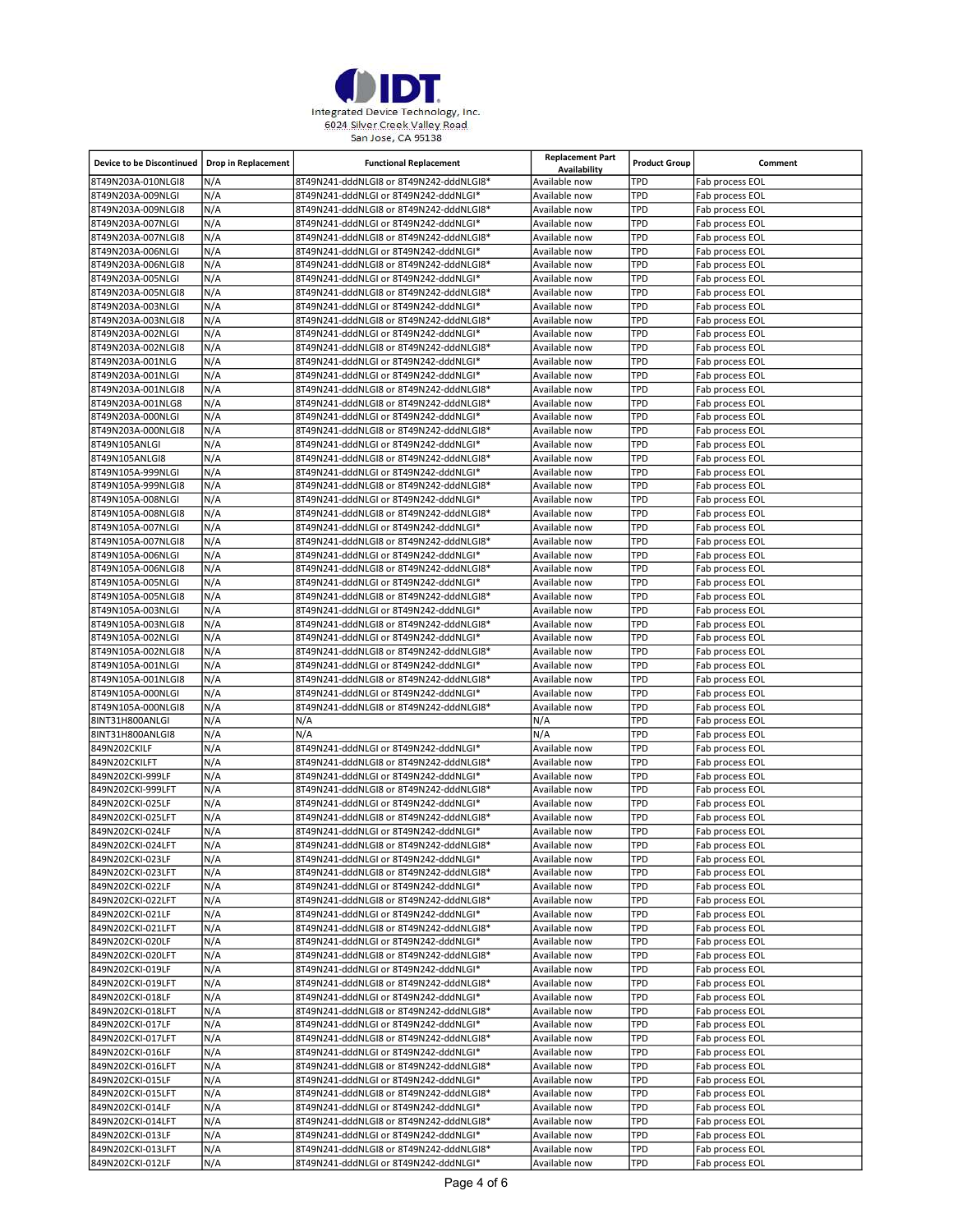

| <b>Device to be Discontinued</b> | <b>Drop in Replacement</b> | <b>Functional Replacement</b>           | <b>Replacement Part</b><br>Availability | <b>Product Group</b> | Comment                             |
|----------------------------------|----------------------------|-----------------------------------------|-----------------------------------------|----------------------|-------------------------------------|
| 849N202CKI-012LFT                | N/A                        | 8T49N241-dddNLGI8 or 8T49N242-dddNLGI8* | Available now                           | TPD                  | Fab process EOL                     |
| 849N202CKI-011LF                 | N/A                        | 8T49N241-dddNLGI or 8T49N242-dddNLGI*   | Available now                           | TPD                  | Fab process EOL                     |
| 849N202CKI-011LFT                | N/A                        | 8T49N241-dddNLGI8 or 8T49N242-dddNLGI8* | Available now                           | TPD                  | Fab process EOL                     |
| 849N202CKI-010LF                 | N/A                        | 8T49N241-dddNLGI or 8T49N242-dddNLGI*   | Available now                           | TPD                  | Fab process EOL                     |
| 849N202CKI-010LFT                | N/A                        | 8T49N241-dddNLGI8 or 8T49N242-dddNLGI8* | Available now                           | TPD                  | Fab process EOL                     |
| 849N202CKI-009LF                 | N/A                        | 8T49N241-dddNLGI or 8T49N242-dddNLGI*   | Available now                           | TPD                  | Fab process EOL                     |
| 849N202CKI-009LFT                | N/A                        | 8T49N241-dddNLGI8 or 8T49N242-dddNLGI8* | Available now                           | TPD                  | Fab process EOL                     |
| 849N202CKI-008LF                 | N/A                        | 8T49N241-dddNLGI or 8T49N242-dddNLGI*   | Available now                           | TPD                  | Fab process EOL                     |
| 849N202CKI-008LFT                | N/A                        | 8T49N241-dddNLGI8 or 8T49N242-dddNLGI8* | Available now                           | TPD                  | Fab process EOL                     |
| 849N202CKI-007LF                 | N/A                        | 8T49N241-dddNLGI or 8T49N242-dddNLGI*   | Available now                           | TPD                  | Fab process EOL                     |
| 849N202CKI-007LFT                | N/A                        | 8T49N241-dddNLGI8 or 8T49N242-dddNLGI8* | Available now                           | TPD                  | Fab process EOL                     |
| 849N202CKI-006LF                 | N/A                        | 8T49N241-dddNLGI or 8T49N242-dddNLGI*   | Available now                           | TPD                  | Fab process EOL                     |
| 849N202CKI-006LFT                | N/A                        | 8T49N241-dddNLGI8 or 8T49N242-dddNLGI8* | Available now                           | TPD                  | Fab process EOL                     |
| 849N202CKI-005LF                 | N/A                        | 8T49N241-dddNLGI or 8T49N242-dddNLGI*   | Available now                           | TPD                  | Fab process EOL                     |
| 849N202CKI-005LFT                | N/A                        | 8T49N241-dddNLGI8 or 8T49N242-dddNLGI8* | Available now                           | TPD                  | Fab process EOL                     |
| 849N202CKI-002LF                 | N/A                        | 8T49N241-dddNLGI or 8T49N242-dddNLGI*   | Available now                           | TPD                  | Fab process EOL                     |
|                                  |                            |                                         |                                         |                      |                                     |
| 849N202CKI-002LFT                | N/A                        | 8T49N241-dddNLGI8 or 8T49N242-dddNLGI8* | Available now                           | TPD                  | Fab process EOL                     |
| 849N202CKI-001LF                 | N/A                        | 8T49N241-dddNLGI or 8T49N242-dddNLGI*   | Available now                           | TPD                  | Fab process EOL                     |
| 849N202CKI-001LFT                | N/A                        | 8T49N241-dddNLGI8 or 8T49N242-dddNLGI8* | Available now                           | TPD                  | Fab process EOL                     |
| 849N202CKI-000LF                 | N/A                        | 8T49N241-dddNLGI or 8T49N242-dddNLGI*   | Available now                           | TPD                  | Fab process EOL                     |
| 849N202CKI-000LFT                | N/A                        | 8T49N241-dddNLGI8 or 8T49N242-dddNLGI8* | Available now                           | TPD                  | Fab process EOL                     |
| 844N255AKILF                     | N/A                        | 8T49N241-dddNLGI or 8T49N242-dddNLGI*   | Available now                           | TPD                  | Fab process EOL                     |
| 844N255AKILFT                    | N/A                        | 8T49N241-dddNLGI8 or 8T49N242-dddNLGI8* | Available now                           | TPD                  | Fab process EOL                     |
| 841N251DY-01LF                   | N/A                        | 8T49N1012-dddNLGI*                      | Available now                           | TPD                  | Fab process EOL                     |
| 841N251DY-01LFT                  | N/A                        | 8T49N1012-dddNLGI8*                     | Available now                           | TPD                  | Fab process EOL                     |
| 841604AGILF                      | N/A                        | 9FGL0441BKILF                           | Available now                           | TPD                  | Assembly package EOL                |
| 841604AGILFT                     | N/A                        | 9FGL0441BKILFT                          | Available now                           | TPD                  | Assembly package EOL                |
| 841604AGI-01LF                   | N/A                        | 9FGL0441BKILF                           | Available now                           | TPD                  | Assembly package EOL                |
| 841604AGI-01LFT                  | N/A                        | 9FGL0441BKILFT                          | Available now                           | TPD                  | Assembly package EOL                |
| 840NT4NLGI                       | N/A                        | 8T49N1012-dddNLGI*                      | Available now                           | TPD                  | Fab process EOL                     |
| 840NT4NLGI8                      | N/A                        | 8T49N1012-dddNLGI8*                     | Available now                           | TPD                  | Fab process EOL                     |
| 840441EK-01LF                    | N/A                        | 8T49N241-dddNLGI or 8T49N242-dddNLGI*   | Available now                           | TPD                  | Fab process EOL                     |
| 840441EK-01LFT                   | N/A                        | 8T49N241-dddNLGI8 or 8T49N242-dddNLGI8* | Available now                           | TPD                  | Fab process EOL                     |
| 82V3011PVG                       | N/A                        | N/A                                     | N/A                                     | TPD                  | Assembly package EOL                |
| 82V3011PVG8                      | N/A                        | N/A                                     | N/A                                     | TPD                  | Assembly package EOL                |
| 813N2532CKLF                     | N/A                        | 8T49N241-dddNLGI or 8T49N242-dddNLGI*   | Available now                           | TPD                  | Fab process EOL                     |
| 813N2532CKLFT                    | N/A                        | 8T49N241-dddNLGI8 or 8T49N242-dddNLGI8* | Available now                           | TPD                  | Fab process EOL                     |
| 813N2532CKILF                    | N/A                        | 8T49N241-dddNLGI or 8T49N242-dddNLGI*   | Available now                           | TPD                  | Fab process EOL                     |
|                                  | N/A                        |                                         | Available now                           | TPD                  |                                     |
| 813N2532CKILFT                   |                            | 8T49N241-dddNLGI8 or 8T49N242-dddNLGI8* |                                         |                      | Fab process EOL                     |
| 813N252CK-02LF                   | N/A                        | 8T49N241-dddNLGI or 8T49N242-dddNLGI*   | Available now                           | TPD                  | Fab process EOL                     |
| 813N252CK-02LFT                  | N/A                        | 8T49N241-dddNLGI8 or 8T49N242-dddNLGI8* | Available now                           | TPD                  | Fab process EOL                     |
| 810N322BKI-02LFT                 | N/A                        | 8T49N241-dddNLGI8 or 8T49N242-dddNLGI8* | Available now                           | TPD                  | Fab process EOL                     |
| 6V30071DCG                       | N/A                        | N/A                                     | N/A                                     | TPD                  | Fab process EOL                     |
| 6V30071DCGI                      | N/A                        | N/A                                     | N/A                                     | TPD                  | Fab process EOL                     |
| 6V30071DCGI8                     | N/A                        | N/A                                     | N/A                                     | TPD                  | Fab process EOL                     |
| 6V30071DCG8                      | N/A                        | N/A                                     | N/A                                     | TPD                  | Fab process EOL                     |
| 6INT30043NBG                     | 651SDCGI                   | N/A                                     | N/A                                     | TPD                  | Fab process EOL                     |
| 6INT30043NBG8                    | 651SDCGI8                  | N/A                                     | N/A                                     | TPD                  | Fab process EOL                     |
| 6INT30043DCG                     | N/A                        | 651SDCGI                                | Available now                           | TPD                  | Fab process EOL                     |
| 6INT30043DCG8                    | N/A                        | 651SDCGI                                | Available now                           | <b>TPD</b>           | Fab process EOL                     |
| 6INT30041NEG                     | N/A                        | N/A                                     | N/A                                     | TPD                  | Fab process EOL                     |
| 6INT30041NEG8                    | N/A                        | N/A                                     | N/A                                     | TPD                  | Fab process EOL                     |
| 651MILFT-PAC                     | 651SDCGI8                  | N/A                                     | N/A                                     | TPD                  | Fab process EOL                     |
| 651MILF-PAC                      | 651SDCGI                   | N/A                                     | N/A                                     | TPD                  | Fab process EOL                     |
| 621NLFT                          | N/A                        | 621SCMGI8                               | Available now                           | TPD                  | Fab process EOL                     |
| 621NILFT                         | N/A                        | 621SCMGI8                               | Available now                           | TPD                  | Fab process EOL                     |
| 621MLF                           | 621SDCGI                   | N/A                                     | N/A                                     | TPD                  | Fab process EOL                     |
| 621MLFT                          | 621SDCGI8                  | N/A                                     | N/A                                     | TPD                  | Fab process EOL                     |
| 5V30012DCGI                      | 651SDCGI                   | N/A                                     | N/A                                     | TPD                  | Fab process EOL                     |
| 5V30012DCGI8                     | 651SDCGI8                  | N/A                                     | N/A                                     | TPD                  | Fab process EOL                     |
| 5K30016NBG                       | N/A                        | 5PB1104CMGI                             | Available now                           | TPD                  | Fab process EOL                     |
| 5K30016NBGI                      | N/A                        | 5PB1104CMGI                             | Available now                           | TPD                  | Fab process EOL                     |
| 5K30016NBGI8                     | N/A                        | 5PB1104CMGI8                            | Available now                           | TPD                  | Fab process EOL                     |
|                                  | N/A                        |                                         |                                         | TPD                  |                                     |
| 5K30016NBG8                      |                            | 5PB1104CMGI8                            | Available now                           |                      | Fab process EOL                     |
| 5K30016DCG                       | 651SDCGI                   | N/A                                     | N/A                                     | TPD                  | Fab process EOL                     |
| 5K30016DCGI                      | 651SDCGI                   | N/A                                     | N/A                                     | TPD                  | Fab process EOL                     |
| 5K30016DCGI8                     | 651SDCGI8                  | N/A                                     | N/A                                     | TPD                  | Fab process EOL                     |
| 5K30016DCG8                      | 651SDCGI8                  | N/A                                     | N/A                                     | TPD                  | Fab process EOL                     |
|                                  |                            |                                         |                                         |                      | Fab Closure. Only 70ku in stock.    |
|                                  |                            |                                         |                                         |                      | Inventory is first come first serve |
| 3732DG-28LF                      | N/A                        | N/A                                     | N/A                                     | TPD                  | basis.                              |